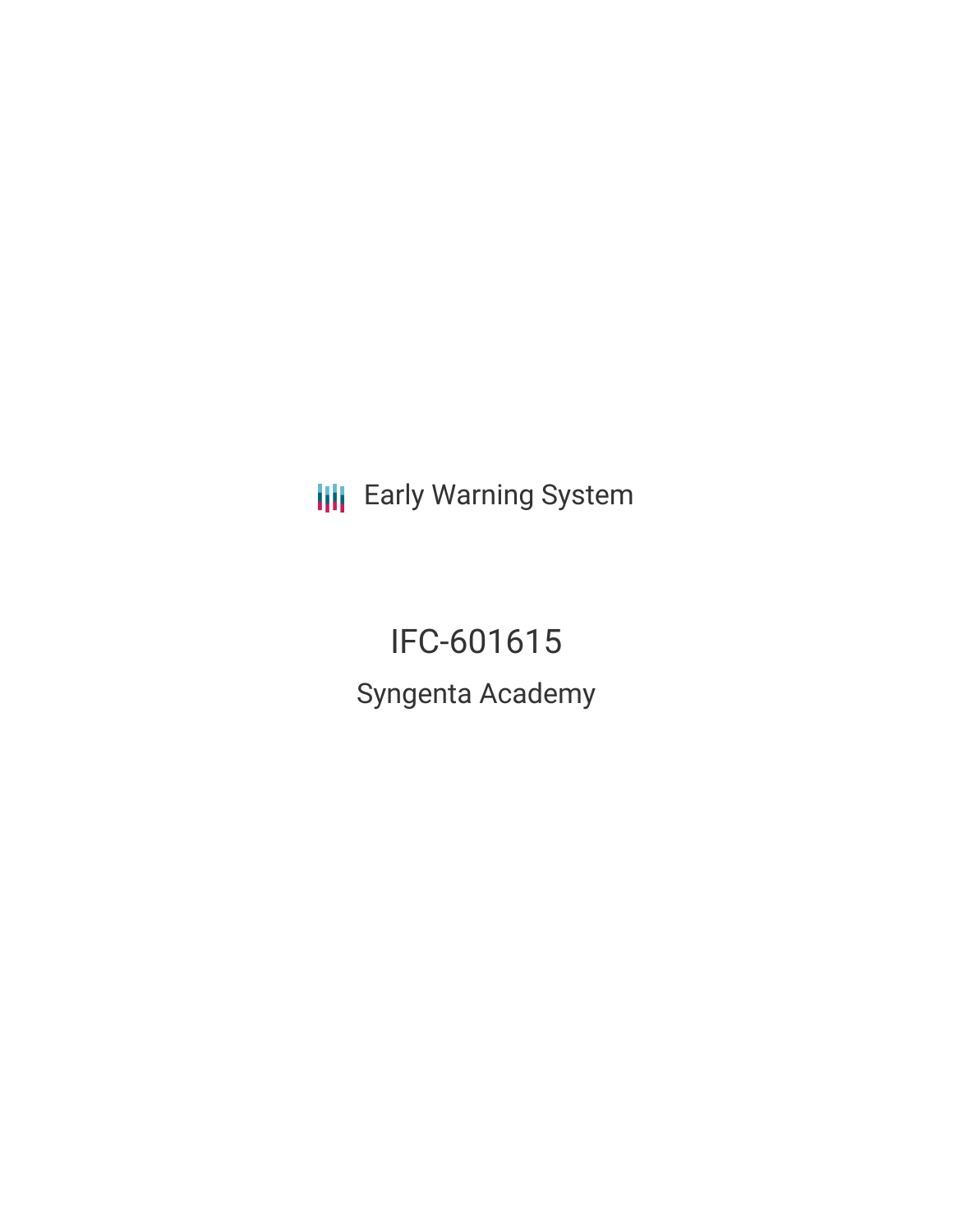## **Quick Facts**

| <b>Countries</b>               | Indonesia                               |
|--------------------------------|-----------------------------------------|
| <b>Specific Location</b>       | East Java                               |
| <b>Financial Institutions</b>  | International Finance Corporation (IFC) |
| <b>Status</b>                  | Active                                  |
| <b>Bank Risk Rating</b>        | U                                       |
| <b>Voting Date</b>             | 2016-05-15                              |
| <b>Borrower</b>                | Syngenta Indonesia                      |
| <b>Sectors</b>                 | Agriculture and Forestry                |
| <b>Investment Type(s)</b>      | Loan                                    |
| <b>Investment Amount (USD)</b> | $$0.14$ million                         |
| <b>Project Cost (USD)</b>      | $$0.14$ million                         |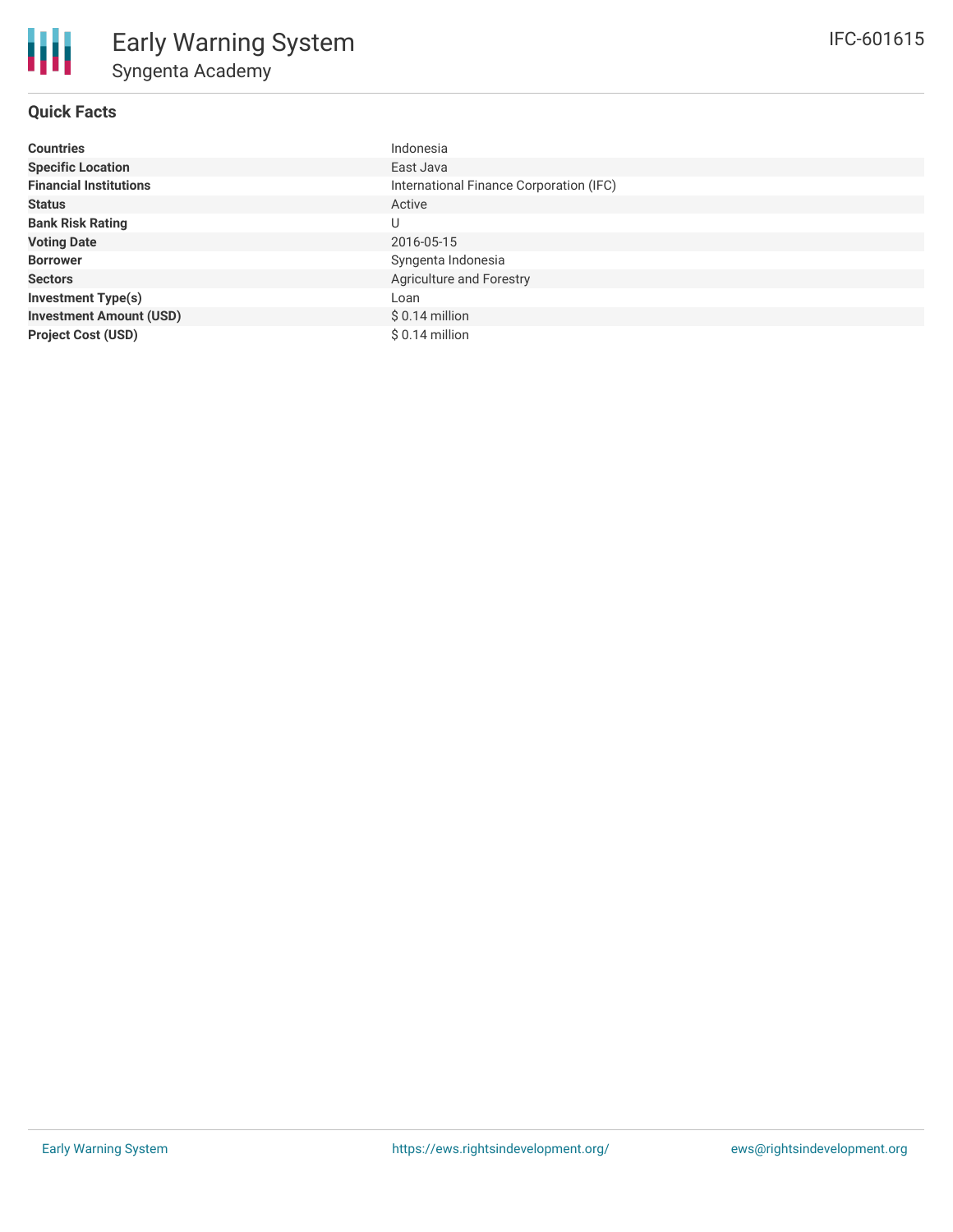

## **Project Description**

IFC and Syngenta Indonesia will establish the Syngenta PartnerGrow Academy program for agro-input retailers, with a curriculum of SME management and Syngenta product-specific modules. This program will be run in East Java and run for a year. The objective of this project is to increase overall performance of agro-input retailers in Indonesia. As a result, farmers will increase net income by using more (effective) crop protection products.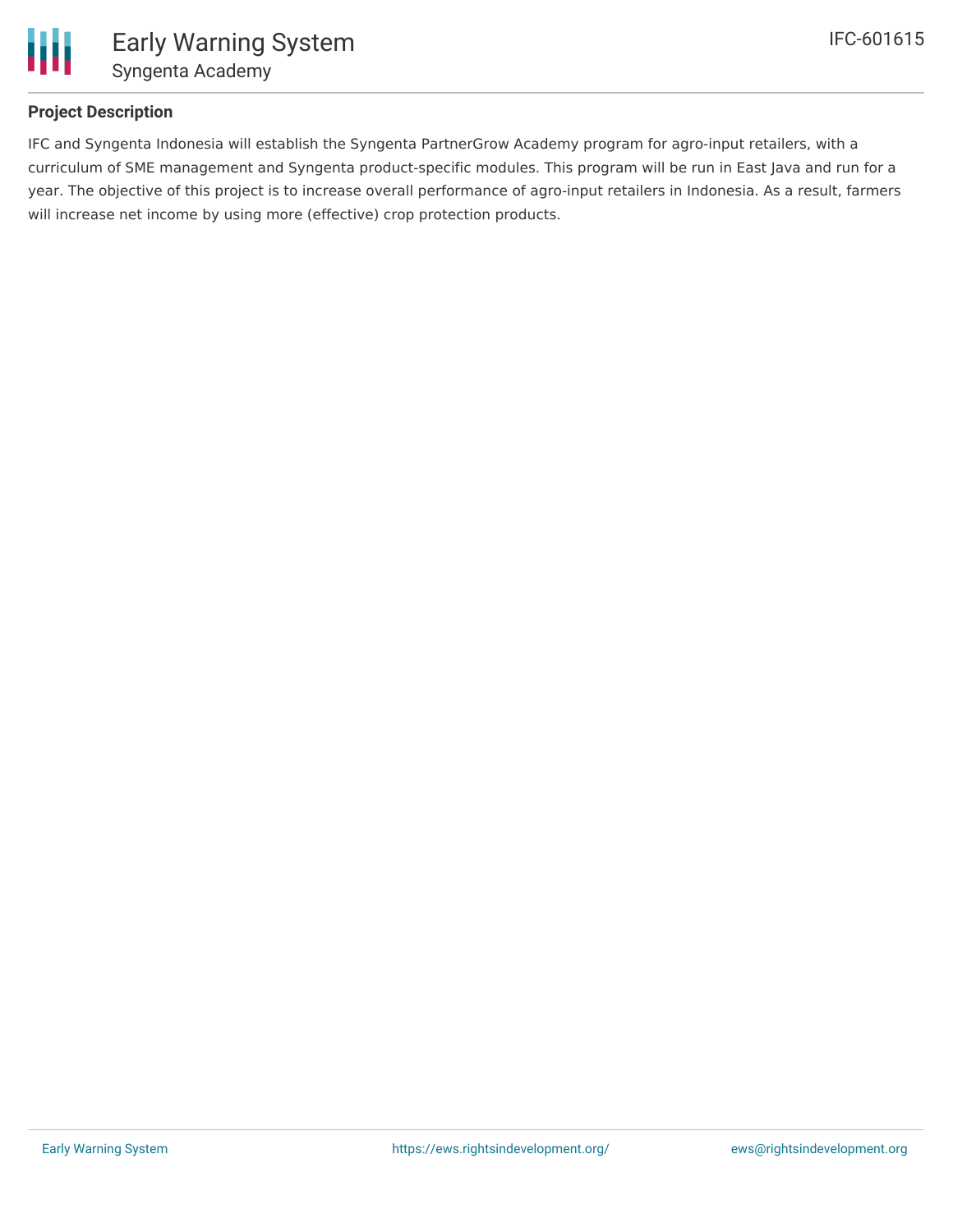## **Investment Description**

• International Finance Corporation (IFC)